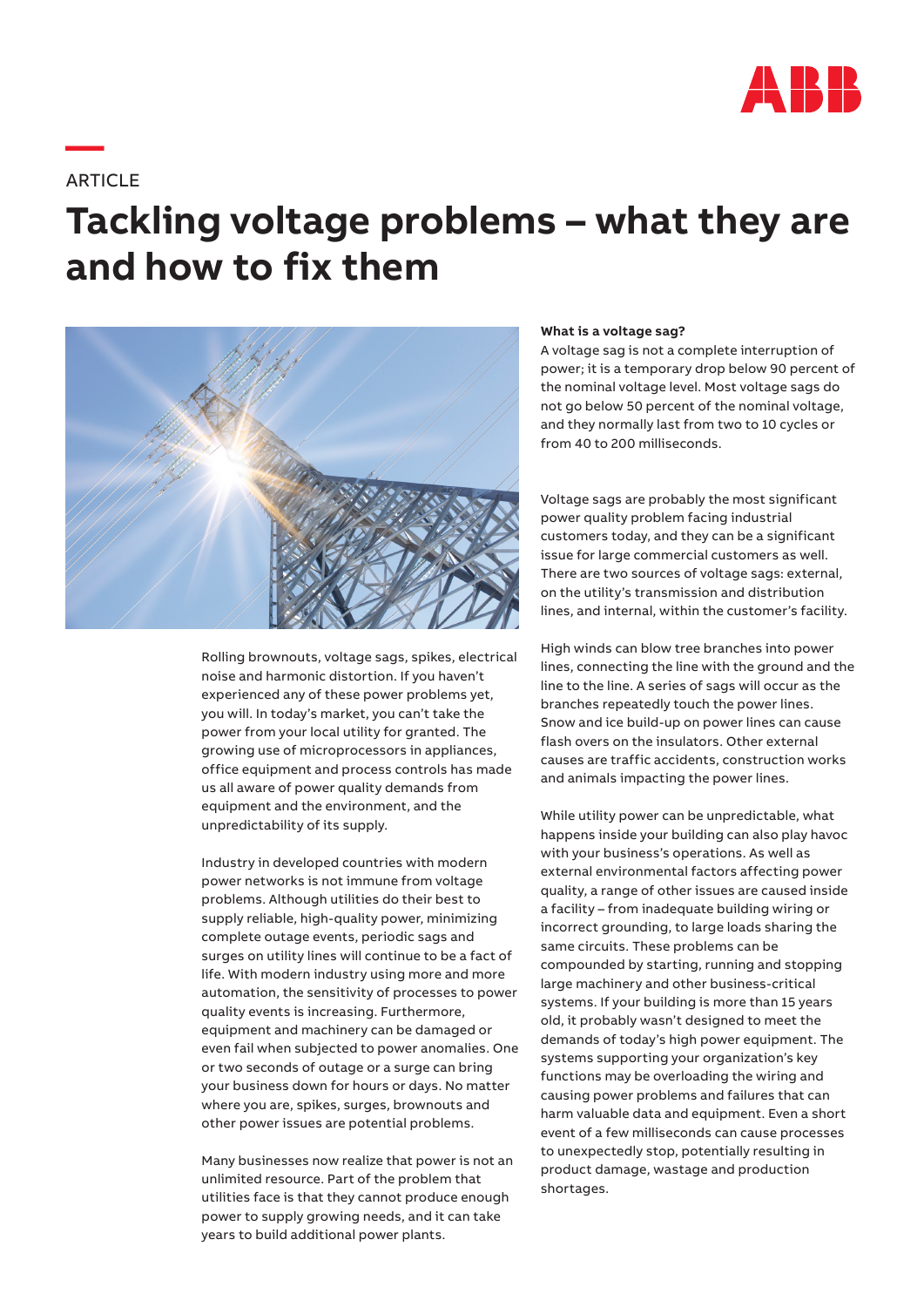| <b>Voltage Disturbance</b>                                           | <b>Typical Symptoms</b>                                                                                                | <b>Typical Causes</b>                                                                                                                                                                                                                           |
|----------------------------------------------------------------------|------------------------------------------------------------------------------------------------------------------------|-------------------------------------------------------------------------------------------------------------------------------------------------------------------------------------------------------------------------------------------------|
| <b>Sags and Swells</b>                                               | Shrinking computer displays (the image<br>doesn't fill the whole screen) or lights that are<br>overly bright or<br>dim | Brief reductions or increases in voltage that<br>occur when a major appliance or other piece of<br>equipment switches on or off                                                                                                                 |
|                                                                      |                                                                                                                        | A short circuit                                                                                                                                                                                                                                 |
| <b>Transient Voltage</b><br>(also known as impulses or spikes, these | Processing errors, data loss or burned circuit<br>boards                                                               | Lightning strike                                                                                                                                                                                                                                |
| problems occur when there are sudden<br>increases in voltage)        |                                                                                                                        | Starting or stopping major equipment                                                                                                                                                                                                            |
| Radio/Television Interference                                        | Loss of radio/television reception                                                                                     | Signals from other equipment, usually within<br>your home or building or that of a neighbor                                                                                                                                                     |
|                                                                      | Poor-quality sound or picture that is                                                                                  |                                                                                                                                                                                                                                                 |
|                                                                      | interrupted by static                                                                                                  | Possible home sources include doorbell<br>transformers, toaster ovens, electric blankets,                                                                                                                                                       |
|                                                                      | Popping sounds, crackles, rolling horizontal<br>lines, wavy lines, snow, ghosting or other                             | ultrasonic pest controls, fans, refrigerators,<br>heating pads, light dimmers, touch-controlled                                                                                                                                                 |
|                                                                      | reception<br>problems                                                                                                  | lamps, fluorescent lights, aquarium or<br>waterbed heaters, furnace controls, computers<br>or video games                                                                                                                                       |
|                                                                      |                                                                                                                        | At times, the interference may be generated by<br>utility equipment, such as loose hardware, or<br>dirty or damaged insulators                                                                                                                  |
| <b>Harmonic Distortion</b>                                           | Appliance or equipment problems, such as<br>communication errors, overheating or<br>electrical hardware damage         | Certain electronic equipment, such as<br>computers, monitors, and laser printers, video<br>games, touchcontrolled lamps and fluorescent<br>lights, may use electricity in a way that causes<br>distortion of the normal electrical wave pattern |
|                                                                      |                                                                                                                        | Contrary to popular belief, harmonic distortion<br>is not caused by a utility company sending out                                                                                                                                               |

## **The result of a voltage sag**

Whether or not a voltage sag causes a problem will depend on the magnitude and duration of the sag and on the sensitivity of your equipment. Many types of electronic equipment are sensitive to voltage sags, including variable speed drive controls, motor starter contactors, robotics, programmable logic controllers, controller power supplies, and control relays. Much of this equipment is used in applications that are critical to an overall process, which can lead to very expensive downtime when voltage sags occur.

Utilities continuously strive to provide the most reliable and consistent electric power possible. In the course of normal utility operations, however, many things can cause voltage sags. Table one indicates the most common causes of voltage inconsistencies.

#### **How to tackle these issues**

Businesses today are implementing power conditioning solutions into their facility plans, in order to ensure power quality is at optimal levels. A good power conditioner will filter and clean incoming AC power and dramatically improve your equipment's performance. Power conditioning solutions will increase the longevity of your connected components, since contaminated AC adds wear and tear to power supplies and other internal circuits. Therefore, a good power conditioner protects your equipment from damaging AC events such as surges, spikes, lightning and high voltage.

The average surge suppressor or power strip offers little in the way of protection and doesn't filter or clean contaminated power at all. However, ABB power conditioning solutions always offer the highest level of protection and lowest total cost of ownership, whilst having a small footprint in design. Ensuring the continuous operation of small and medium to large businesses is what ABB's power conditioning solutions do best.

distorted electrical current

—  $01$ 

The PCS100 portfolio is a unique line-up of low and medium voltage power conversion technologies consisting of static frequency converters, UPSs and voltage and power conditioners that demonstrate highly reliable and cost-effective performance. The product portfolio offers efficient power conversion solutions that are specifically designed to solve power quality problems, such as voltage sags, and stabilize networks.

Covering applications from data centers through to complete industrial plant protection, micro grid systems and shore-to-ship supply, ABB has the power conversion technology for every need, starting from a few kVA to many MVA and a wide range of supply voltages.

### **I need back-up power**

UPS systems offer a reliable solution for a wide range of power-related problems. These systems can provide continuous power to critical loads in

— 01 Common voltage problems, the symptoms and causes

02 ABB's PCS100 portfolio, designed to eliminate and condition power quality issues

—